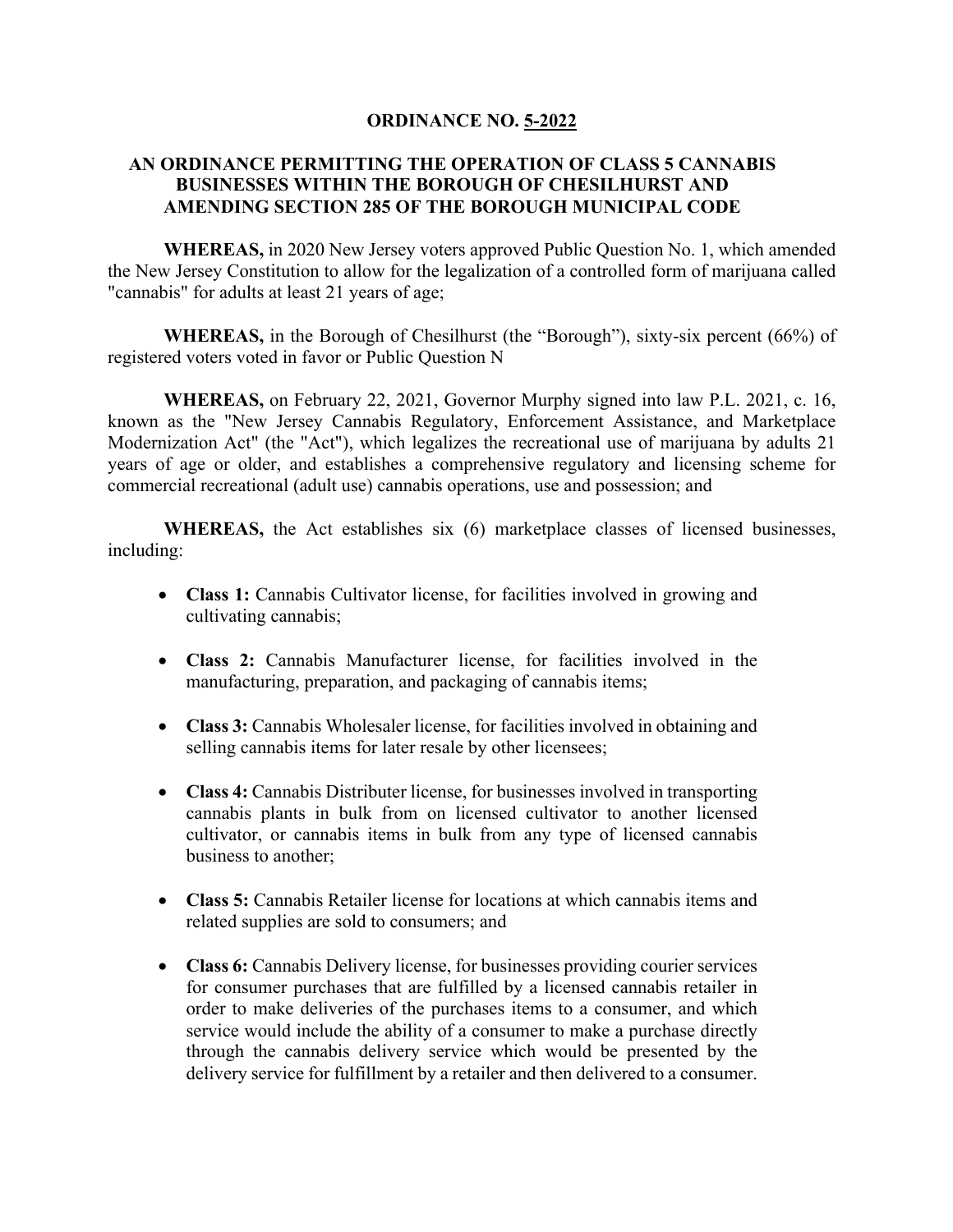**WHEREAS,** Section 31(a) of the Act authorizes municipalities by ordinance to adopt regulations governing the number of cannabis establishments (defined in section 3 of the Act as a "cannabis cultivator, a cannabis manufacturer, a cannabis wholesaler, or a cannabis retailer"), cannabis distributors or cannabis delivery services allowed to operate within their boundaries, as well as the location manner and times operation of such establishments, distributors or delivery services, and establishing civil penalties for the violation of any such regulations;

**WHEREAS,** Section 31(b) of the Act authorizes municipalities by ordinance to prohibit the operation of any one or more classes of cannabis establishments, distributors, or delivery services anywhere in the municipality;

**WHEREAS,** Section 31(b) of the Act also stipulates that any municipal prohibition was required to be adopted within 180 days of the effective date of the Act (i.e., by August 22, 2021);

**WHEREAS,** on August 5, 2021, the Borough Council adopted Ordinance No. 2021-03, which prohibited the operation of any class of cannabis business within the Borough and amended Section 285 of the Borough Code, "List of Zoning Districts";

**WHEREAS,** on May 5, 2022, the Borough Council adopted Ordinance No. 2022-03, which permitted the operation of Class 3 and Class 6 cannabis businesses within the Borough and amended Section 285 of the Borough Code, "List of Zoning Districts";

**WHEREAS**, pursuant to the Act and its statutory authority, the Borough Council may adopt, revise, or amend its Municipal Code and may opt-in and allow any of the prior prohibitions on one or more classes of licensed cannabis businesses;

**WHEREAS**, subsequent to the adoption of Ordinance No. 2021-03 and Ordinance No. 2022-03, the Borough Council has further considered the benefits and detriments of permitting cannabis retail businesses within the Borough and the impact upon the health, safety, and welfare of its residents, as well as the vote of the Borough's registered voters in response to Public Question No. 1 on November 3, 2020; and

**WHEREAS**, the Borough Council has determined that it is necessary and appropriate, and in the best interest of the health, safety and welfare of the Borough's residents and members of the public who visit, travel, or conduct business in the Borough to adopt an ordinance adding Class 5 retail cannabis businesses to the permissible Classes of cannabis businesses within the Borough, in accordance with the Act.

**NOW THEREFORE, BE IT ORDAINED,** by the Governing Body of the Borough of Chesilhurst, Camden County, New Jersey, as follows:

1. Pursuant to Section 31(b) of the New Jersey Cannabis Regulatory, Enforcement Assistance, and Marketplace Modernization Act (P .L. 2021, c. 16), cannabis businesses referred to as Class 5 businesses under the Act, subject to the required amendments and/or adoptions to the Borough Code, the Borough Zoning Regulations, and the Borough Redevelopment Plan, are permitted to operate in the Borough of Chesilhurst.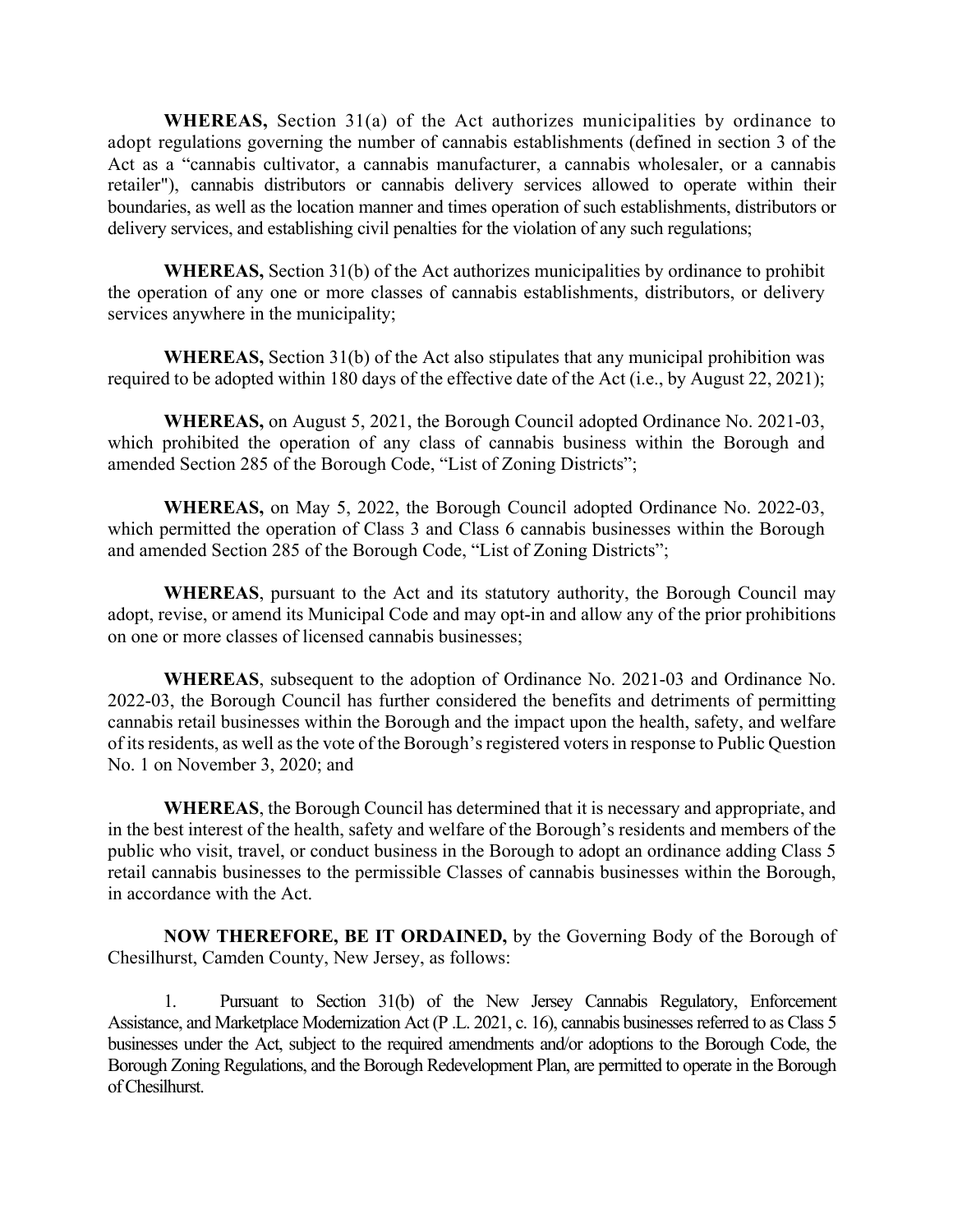2. Pursuant to Section 31(b) of the Act, cannabis businesses referred to as Class 1, Class 2, and Class 4 under the Act, shall remain prohibited from operating anywhere in the Borough of Chesilhurst.

3. The following language under Section 285-97 of the Borough Code, "List of Zoning Districts", is hereby amended as follows:

> Class 3, Class 5, and Class 6 of cannabis businesses and establishments shall be permitted to operate within the Borough, subject to all conditions and requirements being satisfied in accordance with the New Jersey Cannabis Regulatory, Enforcement Assistance, and Marketplace Modernization Act (the "Act") and applicable New Jersey law. All classes of cannabis establishments or cannabis distributors or cannabis delivery services as said terms are defined in section 3 of P.L. 2021, c. 16, but not the delivery of cannabis items and related supplies by a delivery service, Class 1, Class 2, and Class 4, and Class 5 cannabis businesses and establishments are hereby prohibited in any of the Zoning Districts contained in this Chapter and within the geographical boundaries of the Borough.

4. Following the adoption of this Ordinance, the Borough Planning/Zoning Board, through consultation with the appropriate professional service providers and consultants, shall provide the Mayor and Borough Council with any required or recommended amendments and/or adoptions to the Borough Code, the Borough Zoning Regulations, and the Borough Redevelopment Plan, are permitted to operate in the Borough of Chesilhurst.

5. Any article, section, paragraph, subsection, clause, or other provision of the Borough of Chesilhurst Municipal Code inconsistent with the provisions of this ordinance is hereby repealed to the extent of such inconsistency.

6. If any section, paragraph, subsection, clause, or provision of this ordinance shall be adjudged by a court of competent jurisdiction to be invalid, such adjudication shall apply only to the section, paragraph, subsection, clause, or provision so adjudged, and the remainder of this ordinance shall be deemed valid and effective.

7. This ordinance shall take effect upon its passage and publication and filing with the Borough of Chesilhurst Planning Board and the Camden County Planning Board, and/or as otherwise provided for by law.

ADOPTED: BOROUGH OF CHESILHURST

Hon. Jamila Odom Garnett, MAYOR

 $\mathcal{L}=\mathcal{L}=\mathcal{L}=\mathcal{L}=\mathcal{L}=\mathcal{L}=\mathcal{L}=\mathcal{L}=\mathcal{L}=\mathcal{L}=\mathcal{L}=\mathcal{L}=\mathcal{L}=\mathcal{L}=\mathcal{L}=\mathcal{L}=\mathcal{L}=\mathcal{L}=\mathcal{L}=\mathcal{L}=\mathcal{L}=\mathcal{L}=\mathcal{L}=\mathcal{L}=\mathcal{L}=\mathcal{L}=\mathcal{L}=\mathcal{L}=\mathcal{L}=\mathcal{L}=\mathcal{L}=\mathcal{L}=\mathcal{L}=\mathcal{L}=\mathcal{L}=\mathcal{L}=\mathcal{$ 

Gloria Rose, BOROUGH CLERK